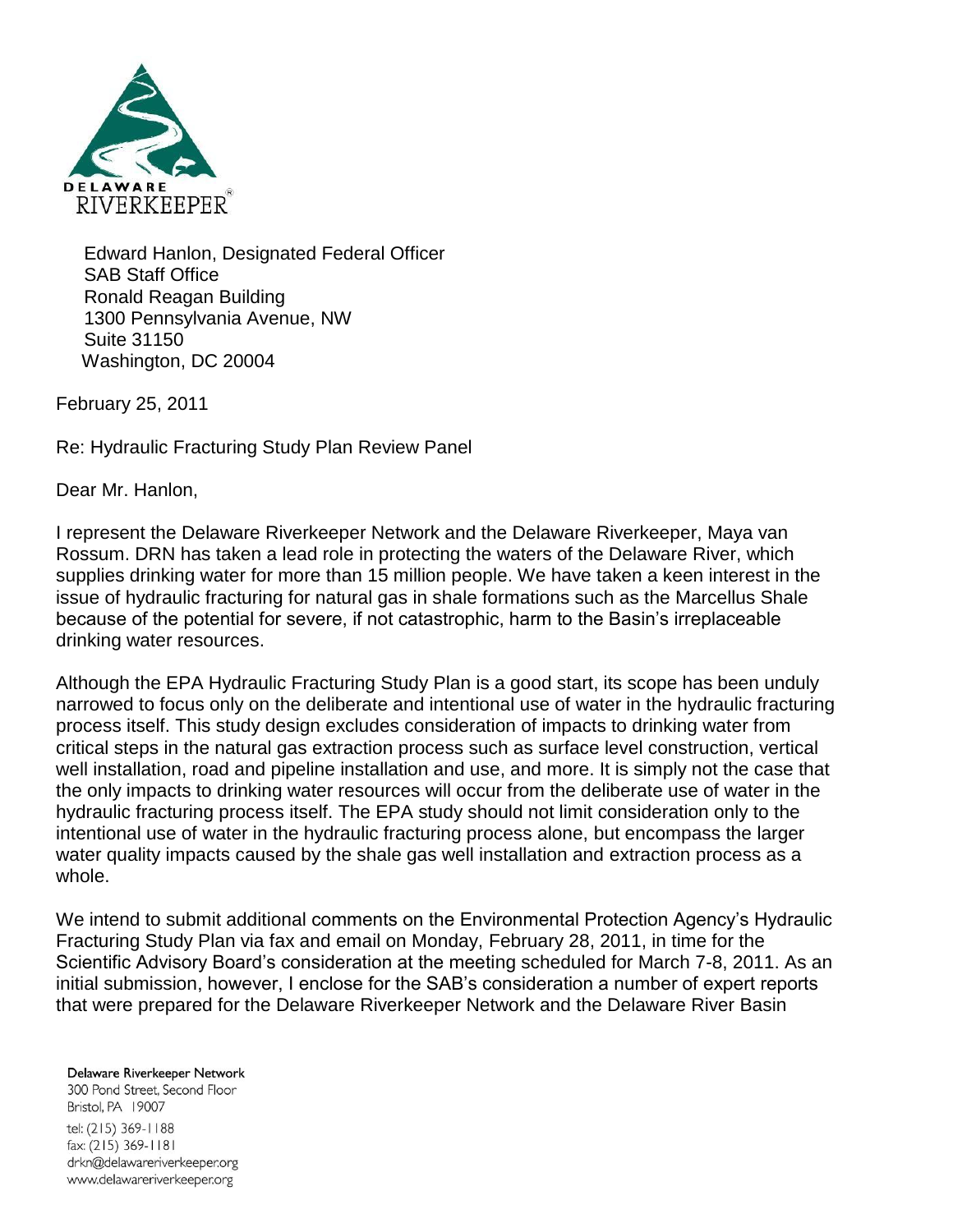Commission for a hearing on the impacts to water quality from vertical wells drilled for shale gas exploration in the Delaware River Basin.<sup>1</sup>

Among other issues, these reports specifically address adverse impacts to water quality that are likely to occur specifically because of well pad construction and vertical well installation. Adverse impacts to drinking water quality may occur at many points in the gas development and exploitation process and are not limited to impacts from horizontal drilling and/or hydraulic fracturing.

Actual and potential water quality impacts from vertical well construction and installation identified in these expert reports include:

- Impacts to water quality from sedimentation and erosion as well as stormwater runoff resulting from land disturbance from pad site, entrance road, and pipeline facility construction as well as widening or paving of existing roads and increased road traffic (Adams, O'Dell, Sildorff)
- Chemical and biological contamination to ground water resulting from the chemical products used in both drilling muds and air drilling as well as naturally occurring chemical, biological, and/or radioactive substances mobilized by drilling. Contamination of water may occur either below ground (e.g., through casing or grouting failure or annular channels) or above ground (e.g., from drill cutting pits and waste disposal) (Bishop, Demicco, Harvey, Rubin, O'Dell, Sildorff)
- The water quality impacts of a well blowout, not only from the produced fluids and naturally occurring fluids ejected during the blowout but also from the chemical suppressants and water withdrawals used to cap wells and contain blowouts (Harvey)
- Adverse water quality impacts resulting from stray gas migration when vertical wells are not properly cased and cemented, thus allowing natural gas in subsurface formations to migrate from the wellbore through bedrock and soil, contaminating aquifers and drinking water wells (Harvey, Rubin)
- Adverse water quality impacts resulting from the penetration by vertical wells of bedrock joints that may result in hydrological connections between saline and freshwater horizons by opening inter-formational pathways. (Rubin)
- Clearing and fragmentation of forested areas and degradation of riparian zones related to well pad construction result in adverse impacts to drinking water. Intact forest ecosystems and riparian buffers are critically important to protecting stream water quality from non-point source pollution and nutrient loading, particularly in the headwaters of the Delaware River Basin (Owens, Jackson & Sweeney)

Because surface level construction, site use, and vertical well installation are prerequisites to any horizontal drilling and hydraulic fracturing processes, EPA should address the impacts of these activities in its study design to fulfill Congress' mandate and ensure a complete picture of the impacts to drinking water.

 $\frac{1}{1}$ Five of the reports (Anderson & Kreeger, O'Dell, Sildorff, Jackson & Sweeney, Volz) were produced at the request of the Delaware River Basin Commission, which has no affiliation with the Delaware Riverkeeper Network. These reports are publicly available documents.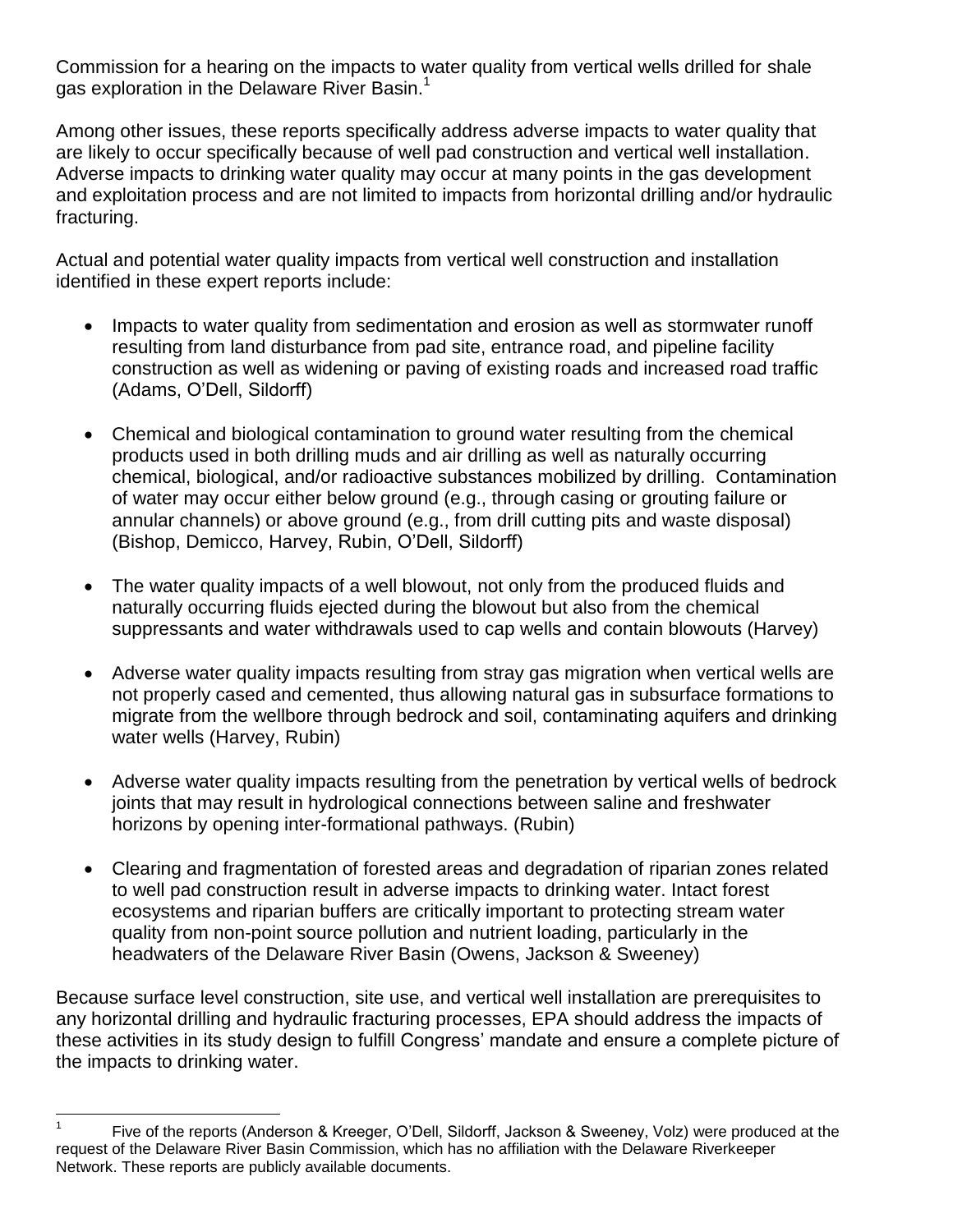More generally, these expert reports highlight some of the shortcomings of the current scope of the proposed EPA study and illustrate how the study, as proposed, will not fulfill Congress' mandate to study the cumulative effects of shale gas extraction on drinking water quality. Many additional elements of the shale gas extraction process need to be studied for their potential impacts to drinking water quality. For example:

- It is inappropriate to exclude consideration of air quality impacts resulting from natural gas production wells from the EPA study, because air quality impacts can cause water quality impacts, as air pollutants precipitate and deposit both on ground surfaces and water surfaces (Harvey).
- Seismic activity in areas of vertical well installation and hydraulic fracturing has significant implications for impacts to drinking water quality. Seismically active regions such as the Marcellus Shale have a high likelihood over time of significant ground motion that may instantly shear multiple well casings, opening connections between formerly separated freshwater and saline horizons and permitting natural gas migration as well as contamination from produced waters. (Rubin)
- Multiple pathways of water quality degradation from surface and subsurface activities relating to well pad construction and shale gas extraction may result in impacts to aquatic biota such as freshwater mussels. In the Delaware River, large assemblages of these filter feeders play a critical role in maintaining the drinking water quality of the River. Yet these species are highly susceptible to the impacts that natural gas well construction and hydraulic fracturing may inflict, such as increased sedimentation, increases in suspended sediments, water quality degradation from brines and other contaminants, inadequate flows and dewatering, invasive species, and forest fragmentation. (Anderson & Kreeger, Sildorff)
- It is also incumbent on the EPA not merely to identify possible contaminants (whether natural or manmade) that may affect drinking water quality but also to examine the potential health impacts of drinking water contamination on human populations. I draw your attention to the Teitelbaum paper and its appendices on this issue.
- EPA should examine the interactions between naturally occurring and manmade chemicals introduced through the drilling and fracturing processes. Biochemist Ron Bishop, whose report is attached, has, identified 4 Nitroquinoline 1-oxide (4NQO), a powerful carcinogen, in the wastewater produced by natural gas drilling. He has informed DRN that this chemical compound is not a drilling or hydraulic fracturing additive and it is also not found naturally in the geologic formations that produce flowback water during the stimulation process. Apparently, it is formed through interaction of the chemicals that are present in these fluids.
- The presence of this extremely powerful carcinogenic compound is a serious health concern and immediately requires further investigation since it is being found in currently produced gas drilling wastewater in New York State and perhaps in Pennsylvania as well. 4NQO is used in cancer research to induce cancerous tumors in animals for study. It is one of the most potent of all cancer causing chemical compounds. (See, e.g., http://bit.ly/gdzwlP).